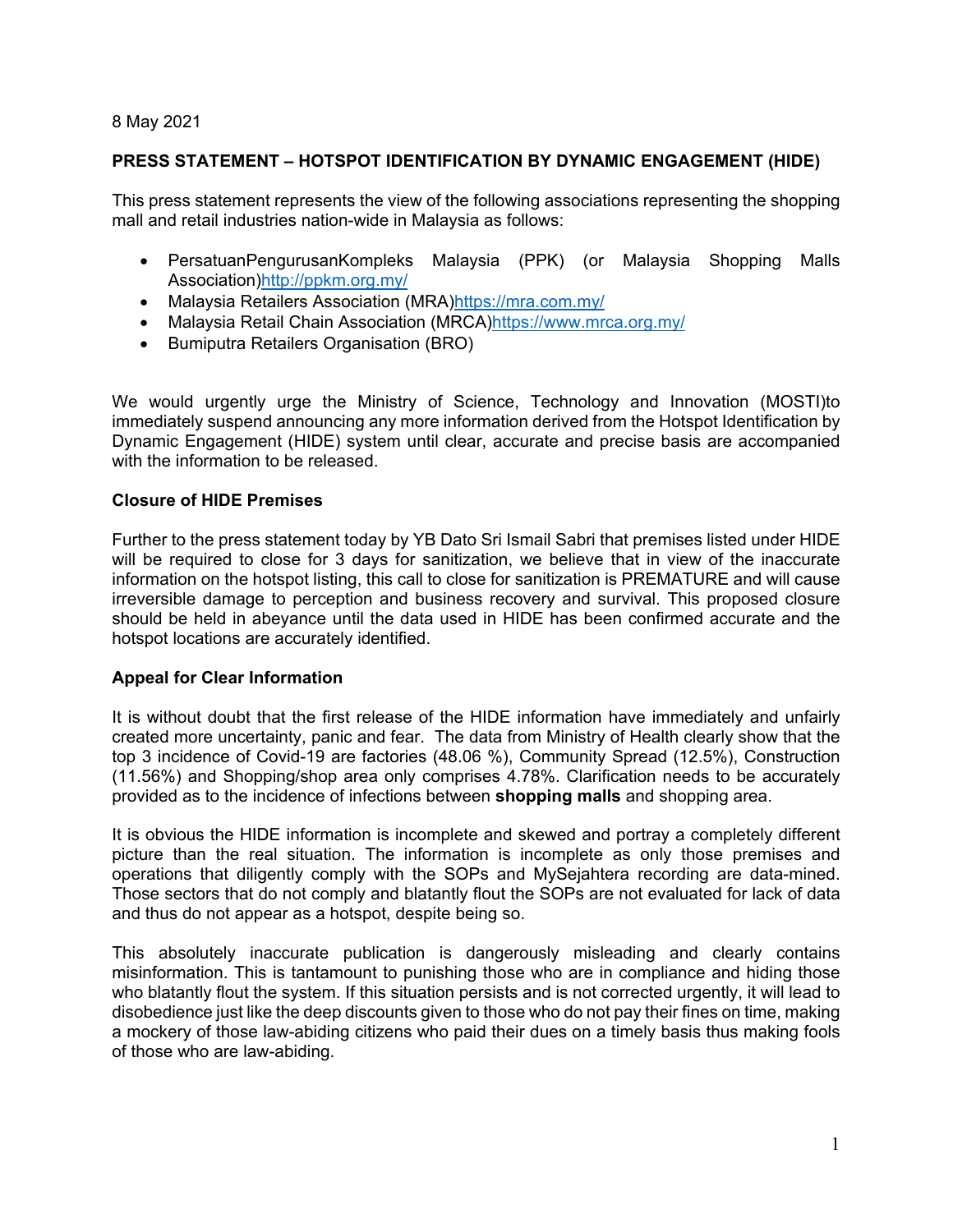We understand the compilation of potential hotspots is based on the absolute number and frequency of visits by non-low risk patrons entering the location. This number could be misleading because non-low risk patrons who have scanned the MySejahtera as they enter would have already been recorded although the mall subsequently denied them entry.

Merely listing premises in isolation of supporting information is baseless and is not useful in curbing the spread of the disease. There must be weightage in the listing based on population, density, ratio of infections as a percentage of the total visitations etc.

As the HIDE data uses information from the MySejahtera system, places and venues where higher incidents of patrons who are inclined more to use manual recording are automatically not taken into account and further distort the accuracy of the HIDE information on hotspots.Thus, those without records are even more risky locations and potential hotspots and these should be highlighted for public awareness. It would be a complete irony and a huge peril if HIDE is unable to identify these places, simply due to the lack of such data. Ironically, this will inadvertently direct and encourage the public to patronize such poorly regulated places with the misguided belief that these places are actually much safer.

## **Malls' Adherence to SOPs**

We wish to emphasiseand reiterate that the safety of shoppers is top priority at shopping malls and with all required SOPs in place including enhanced and regular cleaning and sanitisation measures, malls are safe places to visit.

The earnest and diligent adherence to the SOPs at shopping malls would appear to have, unfortunately, back-fired and inadvertently punished the malls. We opine that the HIDE assessment is grossly unfair to shopping malls and retailers who have invested so much on safety and control and adhere closely to SOPs as determined by the authorities.

We understand that the national infection rate is 1.3% and from our own statistics, shopping malls' infection rate is significantly below the national average.

Once again, wewould, therefore, appeal to MOSTI to announce **adequately qualified**HIDE information so that the public have adequate precise information to make informed judgement and establish their level of comfort and confidence.We continue to strongly advocate that comprehensive prior consultation be conducted with industry stakeholders to arrive at practical and effective SOPs and policies to avoid unnecessary mis-information and unwarranted negative impact for the industry.

#### **Collaboration between malls and retailers with CITF**

Together with our industry partners from Malaysia Retailers Association (MRA) and Malaysia Retail Chain Association (MRCA), we have also taken the initiative and pro-active step of working with the Covid-19 Immunisation Task Force (CITF) to collaborate with private hospitals/ doctors in private practice to administer vaccination to our employees and staff on-site. This will enable mass vaccination in the shortest possible time without loss of productivity and unnecessary disruptions to business operations and contribute towards the national objective of herd immunity urgently.